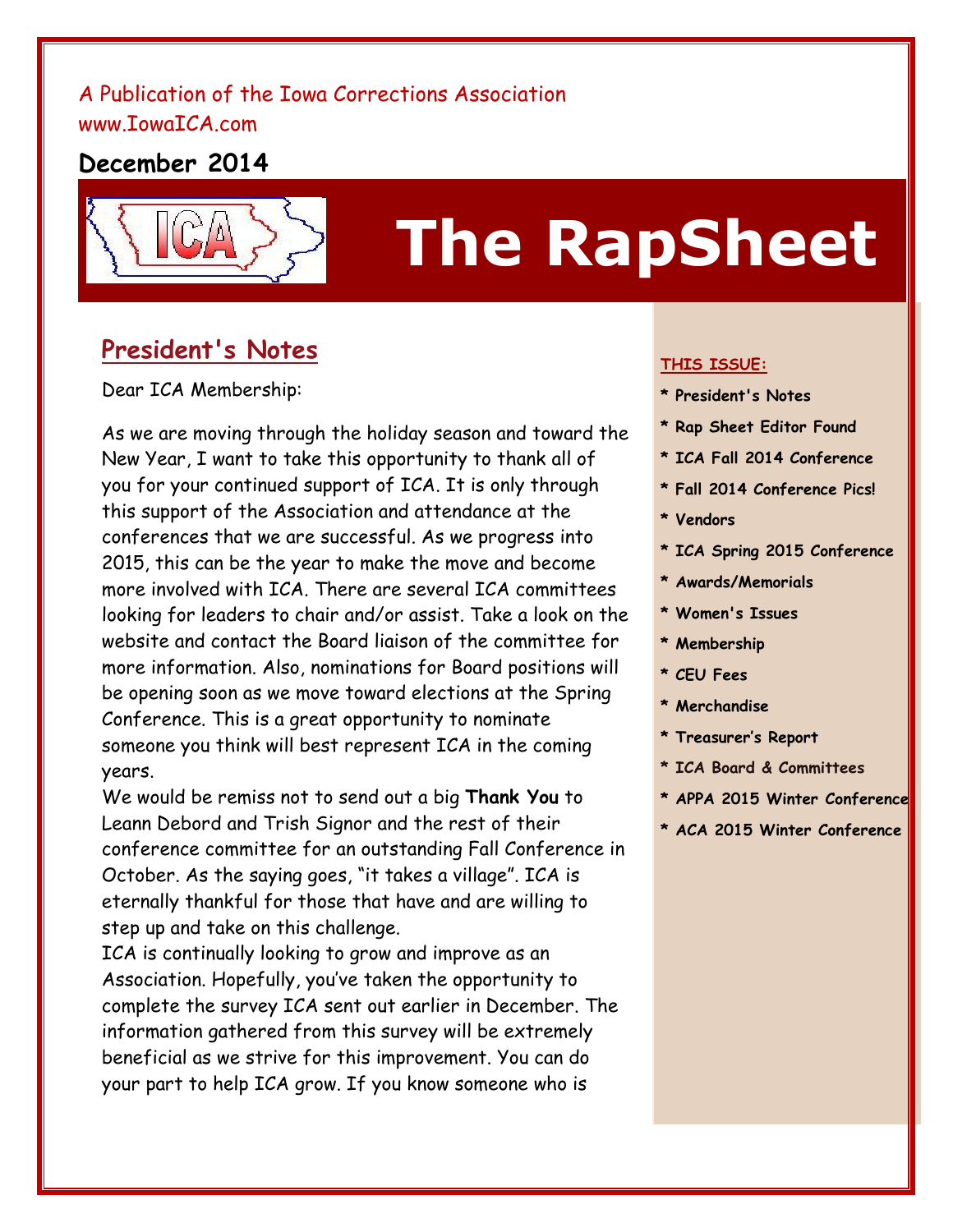currently not a member, talk to them and get them to join. Help spread the word of ICA.

We look forward to seeing you all this spring in Sioux City. On behalf of myself and the rest of the ICA board members, we wish you all a safe and happy holiday season.

Sincerely,

**Bryan Reicks**

#### **RapSheet Editor - Found!**

As you know we have been looking high and low for a Rap Sheet editor and by some miracle, Joan Ringgenberg stepped up and said she would be happy to be the new editor. For those of us who know Joan this is not a big surprise however, she is the nicest individual you will ever meet. If you didn't know it already, she is also the editor of the "Bulletin" for the Learning Center.

\_\_\_\_\_\_\_\_\_\_\_\_\_\_\_\_\_\_\_\_\_\_\_\_\_

WE FOUND A GEM !!!!!!!

Submitted By Trish Signor

# **2014 Fall Conference**

LeAnn DeBord and Trish Signor, co-chairs for the 2014 Fall ICA conference would like to thank all of you who attended the conference in October. We had an amazing turn out for the 'Safety and Support for All' conference at Adventureland Inn. We would also like to thank all of the wonderful speakers who took the time out of their jobs and came and presented different topics ranging from personal safety, trauma informed care, and selfcare for corrections workers. We have heard from many people who enjoyed all the

\_\_\_\_\_\_\_\_\_\_\_\_\_\_\_\_\_\_\_\_\_\_\_\_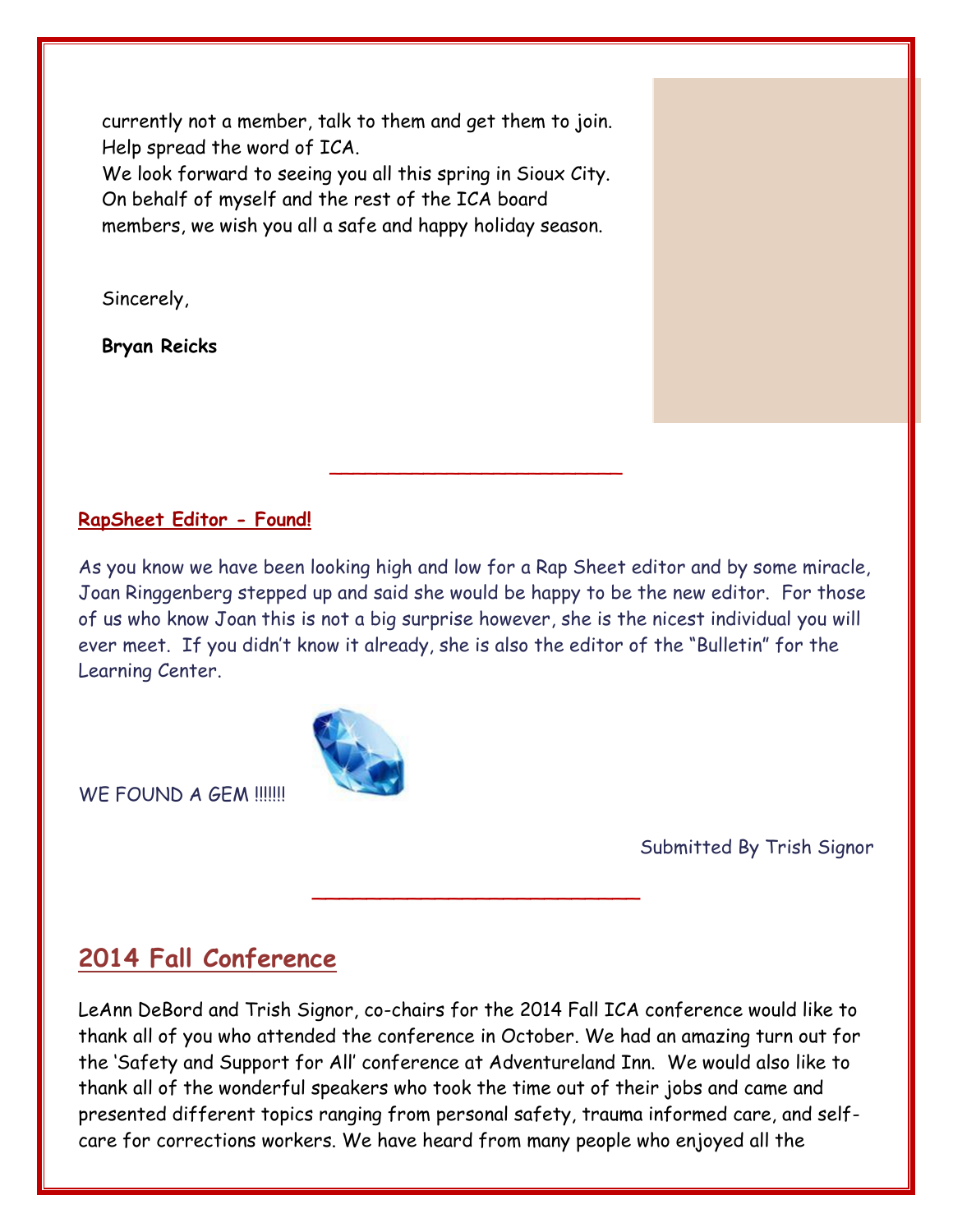different training opportunities that were available and at the same time were able to reconnect with fellow co-workers throughout the State of Iowa.

Trish and LeAnn would again like to thank the committee members for all their time and dedication to help make this a great conference. The committee included: Emma Dedic, Sara Brookhart, Kelly Overton, Whitney Mann, Ryan Gustafson, Melissa O'Brien, Dawn Hansen, Ashley Lappe, Peggy Urtz and Amanda Cox and Joan Ringgenberg. Thank all of you so much! Trish and I would not have been able to do it without you! Also a big shout out to the Brookhart family, Jessie Rincon and Will Clemons who provided chili, chicken and roast for all attendees to eat for their dinners. And a special Thank you to Jennifer Bonnett for her extraordinary work on the ICA Fall Brochure.

We also had much help and donations from our community. These donations made it possible to have food and drinks in our hospitality room, door prizes and our entertainment night activities. A big thank you to Academy Roofing and Sheet Metal Co of the Midwest, Inc, AFSME, The Cheesecake Factory, Bass Pro/Uncle Buck's, Noodles and company, Sugar Shack, Dahls', Pizza Hut, Buffalo Wild Wings, Pepsi, Fridley Theatres, NCF, ICIW, Raygun, Scheels, Panda Garden, Barnes and Noble, Pita Pit, Centurion Stone, La Te Da Boutique, Coca Cola, Jethros, IMCC.

The ICA conference would not be possible without our venders who come to share their products and knowledge with us. We would like to say thank you to the following venders: 3M, Jpay, Autoclear, KeyTrack, Simpson College, Keefe/IC Solutions, Narcotics Anonymous, Iowa Prison Industries, Ed Roehr Safety Products, Innovative Monitoring Systems and the Des Moines Police Officer's Credit Union.

The co-chairs would like to thank everyone for making this such a great experience. There were a few hiccups here and there, but overall the support from all of you made this a little easier to do. It was nice to see so many people getting together who understand all that we go through working in the field of Corrections and supporting each other. Even if it was for the quick chats, laughs and shared ideas these are the things that help keep the Iowa Corrections Association a strong organization. ICA is truly committed to bringing in top of the line trainings that keeps Iowa as a national leader in the field of corrections.

Thanks to all and see you in Sioux City May 6-8, 2015!

LeAnn DeBord and Trish Signor

Co-Chairs for the 2014 Fall Conference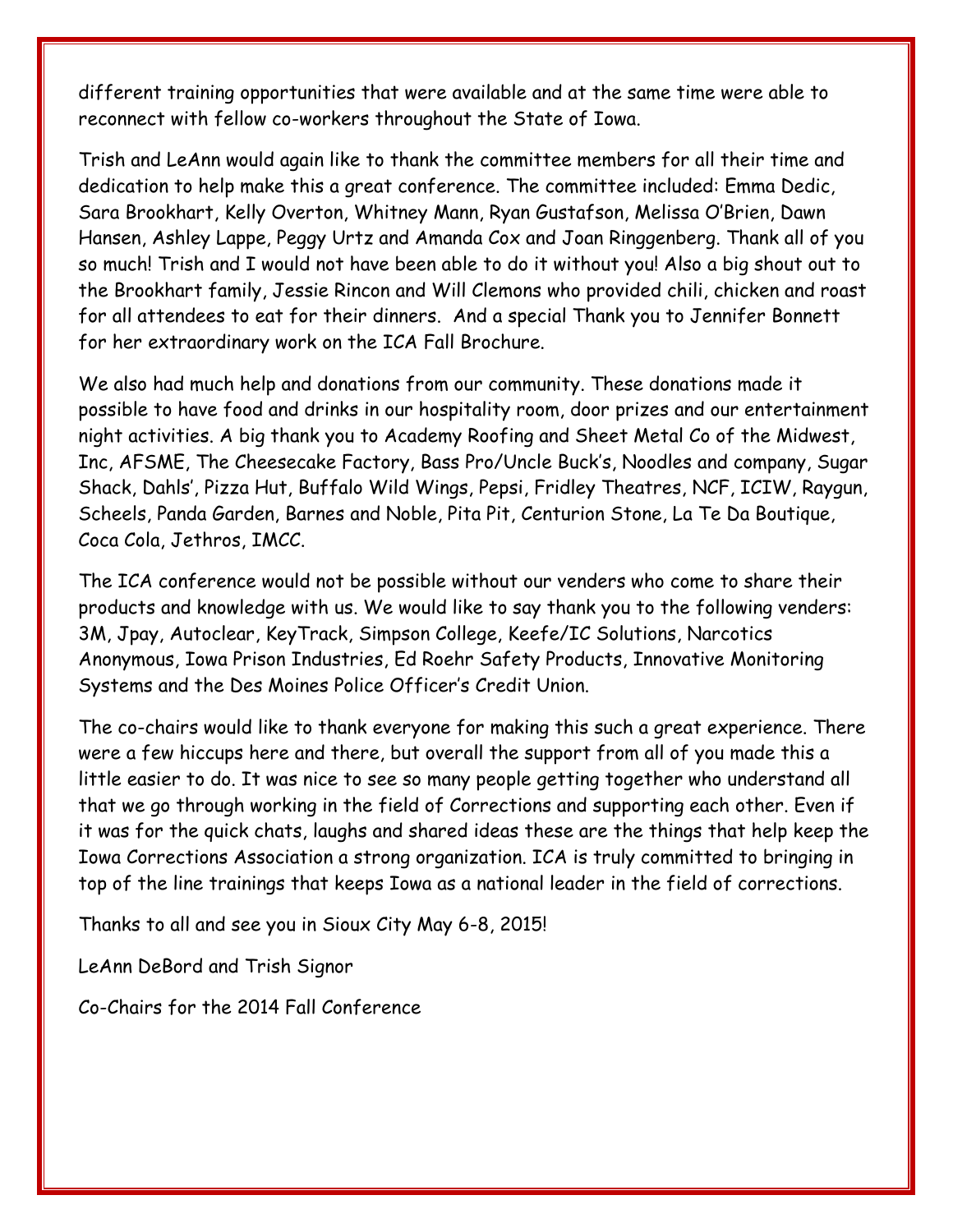# **FALL CONFERENCE PICS!!**





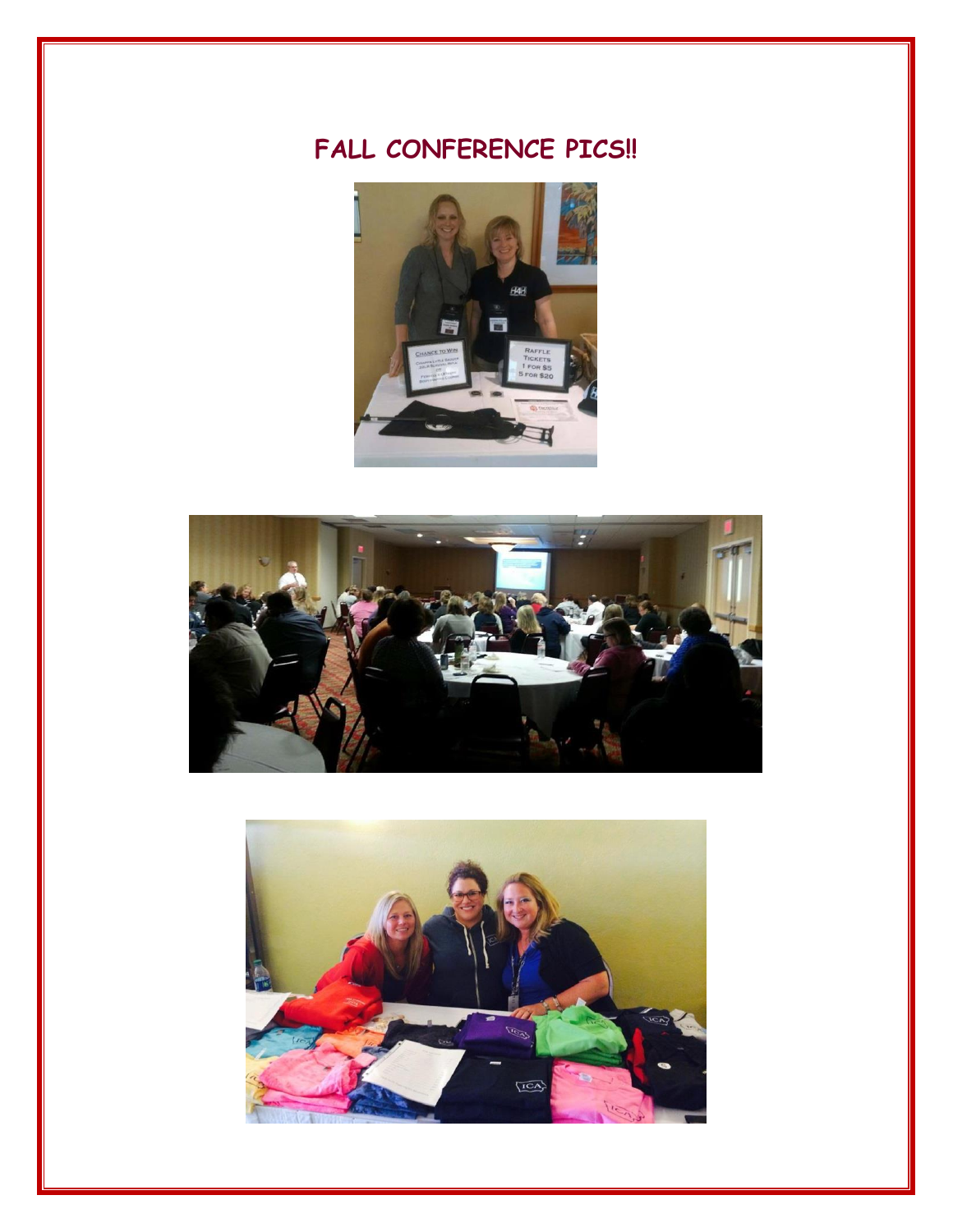

#### **Vendors Committee**

The ICA Vendor Committee would like to thank the following for their participation in the 2014 Fall Conference in Altoona, Iowa:

- Autoclear
- 3M
- Simpson College
- Narcotics Annoymous
- Jpay
- Iowa Prison Industries
- Innovative Monitoring Systems
- KeyTrack
- Des Moines Police Officer's Credit Union
- Ed Roehr Safety Products
- Premier Biotech, Inc.

Also, thank you to Leanne Debord and Trish Signor for putting together such a wonderful conference. Conference attendees will once again be able to meet with vendors at the 2015 Spring Conference at the Stoney Creek Hotel and Conference Center in Downtown Sioux City, Iowa. This year the vendor committee will be revamping how vendors are presented, allowing them opportunities such as having VIP Receptions with Keynote Speakers and the ability to display product videos at the beginning of general sessions. If you are aware of anyone who might be interested in becoming a vendor at ICA please contact Teneil Cangas at teneil.cangas@iowa.gov.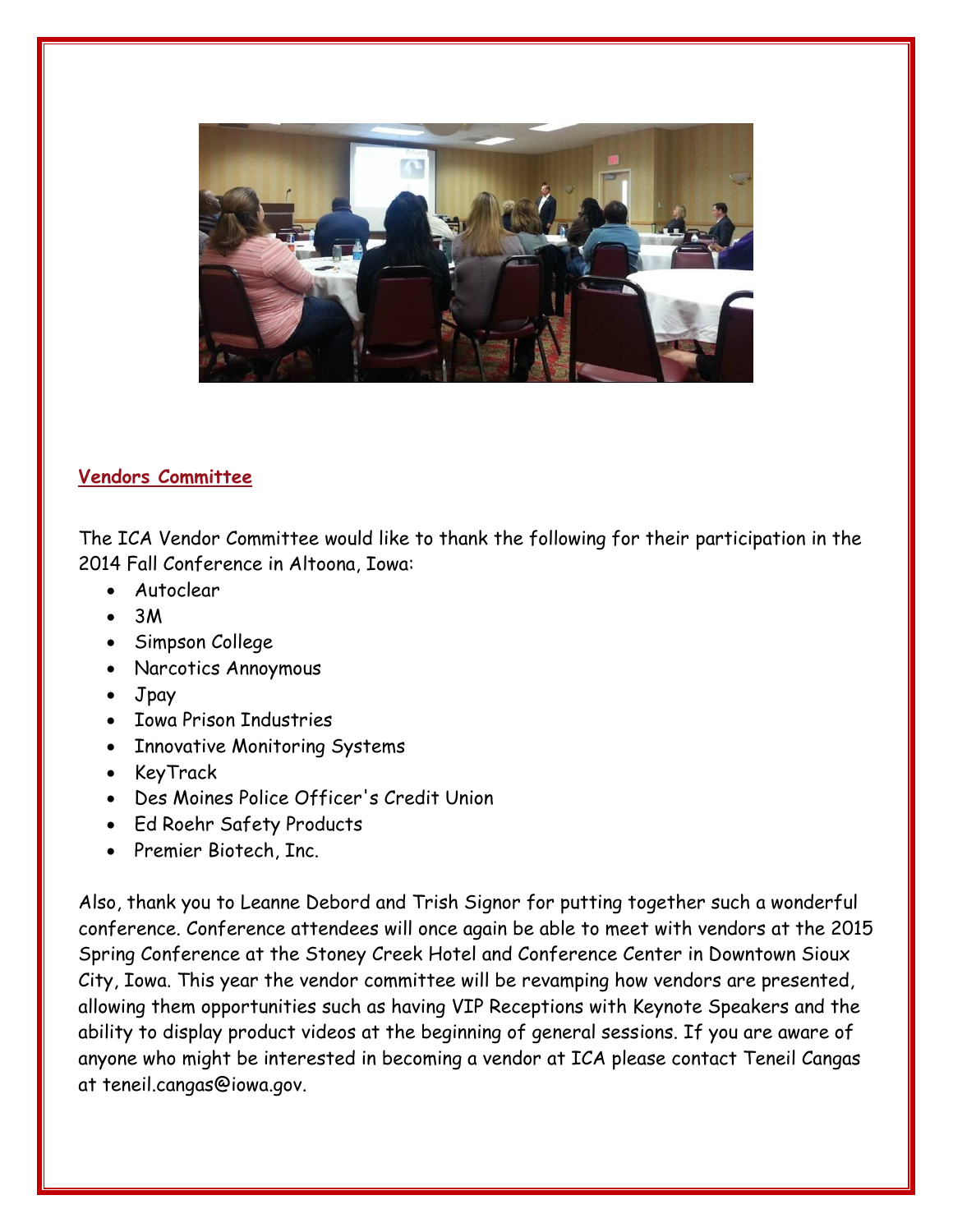#### **ICA Spring 2015 Conference**

The Spring 2015 ICA Conference will be held May 6 - 8 at Stoney Creek Hotel and Conference Center in Downtown Sioux City, Iowa.

| Sun | Mon | Tue | Wed                                  | Thu                                  | Fri                                  | Sat            |
|-----|-----|-----|--------------------------------------|--------------------------------------|--------------------------------------|----------------|
|     |     |     |                                      |                                      | 1                                    | $\overline{2}$ |
| 3   | 4   | 5   | 6<br><b>ICA Spring</b><br>Conference | 7<br><b>ICA Spring</b><br>Conference | 8<br><b>ICA Spring</b><br>Conference | 9              |
| 10  | 11  | 12  | 13                                   | 14                                   | 15                                   | 16             |
| 17  | 18  | 19  | 20                                   | 21                                   | 22                                   | 23             |
| 24  | 25  | 26  | 27                                   | 28                                   | 29                                   | 30             |
| 31  |     |     |                                      |                                      |                                      |                |

| May, 2015 |  |
|-----------|--|
|-----------|--|

 Plans are underway for the Spring ICA Conference in Sioux City, IA, May 6-8, 2015. The event will be held at Stony Creek Inn, which is walking distance from the new Hard Rock Hotel and Casino! The planning committee is working closely with ILEA and IBTSA to provide sessions that will fit the required training. We are pleased to announce that Dr. C.A. Flinton of the San Francisco Forensic Institute will provide an all-day training on Wednesday, May 6. We are also excited to have members of the Sioux City Police Department, US Marshals, and ATF discussing the shooting of an officer and subsequent manhunt for the shooter.

 $\overline{\phantom{a}}$  , and the set of the set of the set of the set of the set of the set of the set of the set of the set of the set of the set of the set of the set of the set of the set of the set of the set of the set of the s

Mark your calendars to join us May 6-8 in Sioux City.

Kelsey Callens and Jamey Beltman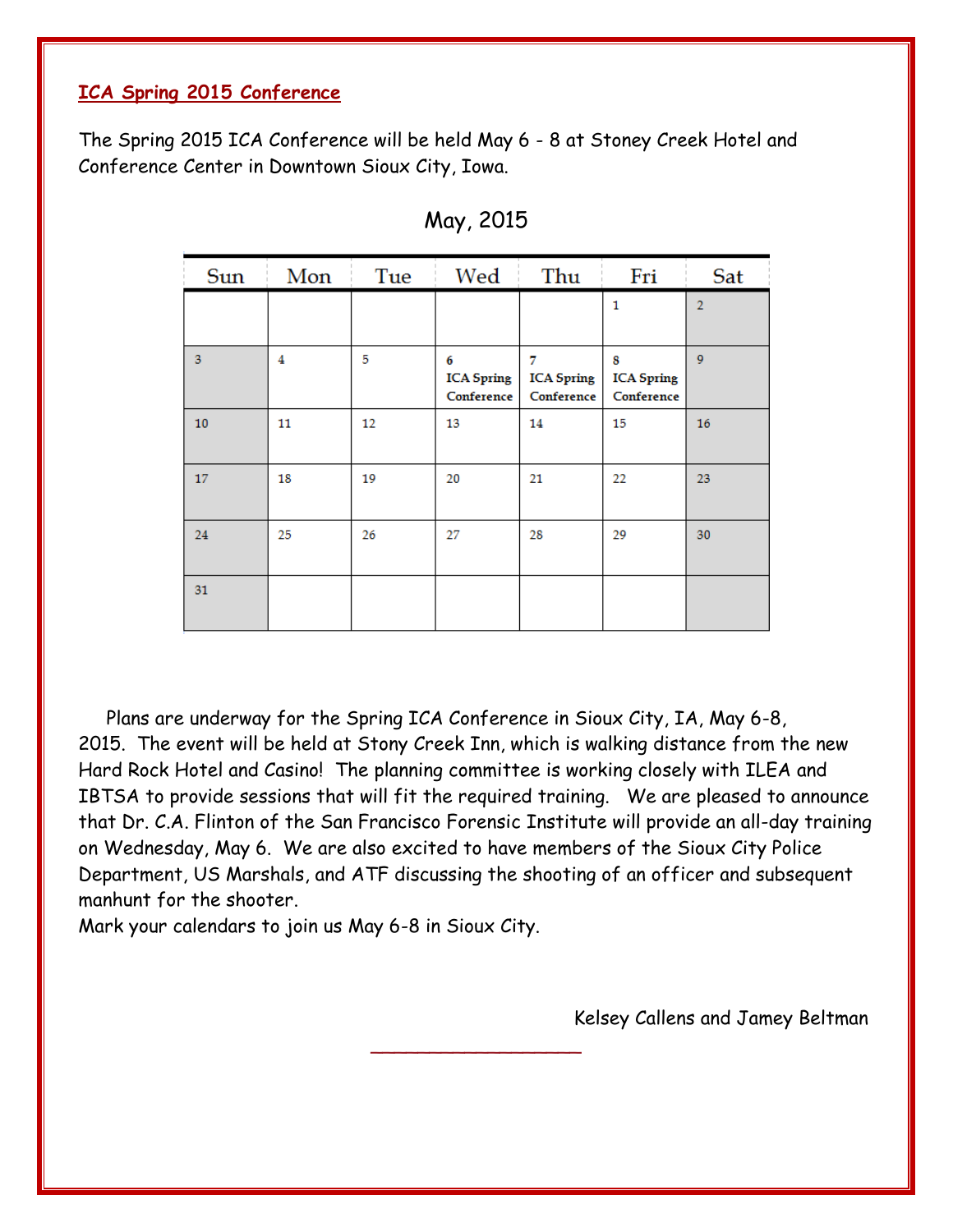#### **Awards Memorials**

In the last survey monkey question was asked if we should have one or two conferences a year. We support either decision but spring conference is a time to reflect and honor our co-workers for jobs well done. It is also time to remember our dear co-workers that are no longer with us.

This spring we are in Sioux City, IA from May 6-8, 2015. ICA will put another amazing conference together and we are hoping that many of you will join us when we stand on that podium doing what we love to do  $\sim$  give awards. Also give thanks to families that have lost their loved ones and recognize them, making sure they are not forgotten.

Every spring we get tons of great nominations and we are hoping that this year is no different. Please take this time to nominate someone that has gone that extra mile and look through your stack and resubmit if your person was not chosen last year.

Please submit your nominations via our web page. Either I or Becky will send you an email back confirming that we have received your nomination. If you do not receive my confirmation then please contact me directly (515-242-6477) so we can sort out any technical difficulties we may have.

As for memorials please email those directly to either one of use: [Emma.Dedic@iowa.gov](mailto:Emma.Dedic@iowa.gov) or [Becky.Schneider@iowa.gov](mailto:Becky.Schneider@iowa.gov)

Hope you are staying warm and safe this winter and look forward to seeing you at the conference. It will be here before you know it so please send in those nominations.

Emma Dedic and Becky Schneider

#### **Women in Corrections**

A huge thank you to those of you who joined us at the Women in Corrections Retreat on September  $12<sup>th</sup>$  &  $13<sup>th</sup>$  2014 at the Christian Conference Center in Newton it was great to see folks who have been loyal supporters & new faces. It is the wonderful women who join us that make the retreat such an awesome experience. The evaluation forms you completed help with planning for next year's retreat. Mark your calendars the Retreat is scheduled for September 10th and 11th, 2015.

\_\_\_\_\_\_\_\_\_\_\_\_\_\_\_\_\_\_\_\_\_\_\_\_\_\_\_

Wishing everyone a safe & joyous holiday!

Arlene Anderson & Julie Brandt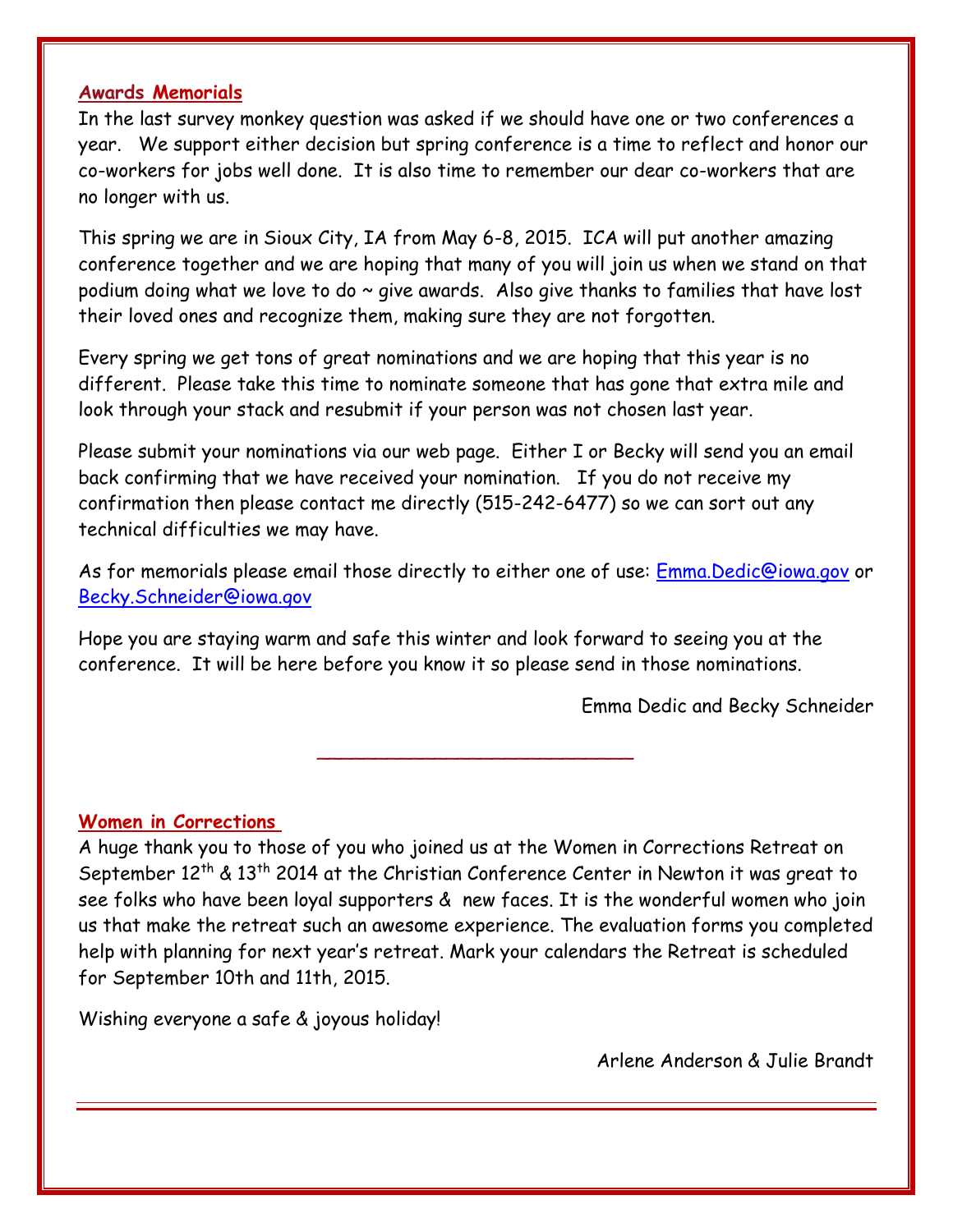#### **Membership Committee:**

5 Reasons Professional Organizations are Worth Joining

- **Jobs:** Many professional organizations help their members find jobs, or at the least, offer up job listings that other members may be offering.
- **Mentoring:** Mentoring is the cornerstone of many professional organizations when it comes to working with younger members. You may never get in the room with someone at the top of your field, for a very long time. But professional organizations have the ability to pare you with someone much more experienced.
- **Professional Development:** Many organizations offer professional development via courses, workshops, publications, and information on their website shared only with members. They also keep members up to date on industry trends and how to deal with them. Some organizations (take the National Association of Black Journalists for example) offer news and print coverage of their annual conferences, run by students—which is an excellent opportunity to gain experience.
- **Networking**: Most organizations have an annual conference. This is an opportunity for you to mix and mingle with others in your field in both professional and leisure settings. There is also often a job fair where you can make contact and stay up to date with the very people who hire – even if they're not hiring right now. In fact, some people find recruiters follow their career and stay updated when you stop by their booth at the job fair. They may be keeping an eye on you until they are ready to finally offer you a job.
- **Scholarships:** For the youngest of members (high school and college), scholarships may be the primary reason to join a professional organization. Many offer scholarships to the new members studying to enter the field.

Taken From Monster College Website Submitted by Jason Hute and Jason **Hawkins** 

## **CEU's**

At the Fall 2014 conference, 34 people signed up for CEU credits from the various sessions, for a total of 328.25 CEU credits awarded. Please remember that the fees have increased to \$15.00. The Iowa Board of Certification's fees have increased and our new costs are reflective of those changes. Also, if conference attendees have not received their CEU certificate of credits from the Fall conference in Altoona, please contact Trish Signor. Submitted By Trish Signor

**Merchandise** ICA will be at the Spring conference with lots of fun merchandise, so make plans to bring some cash!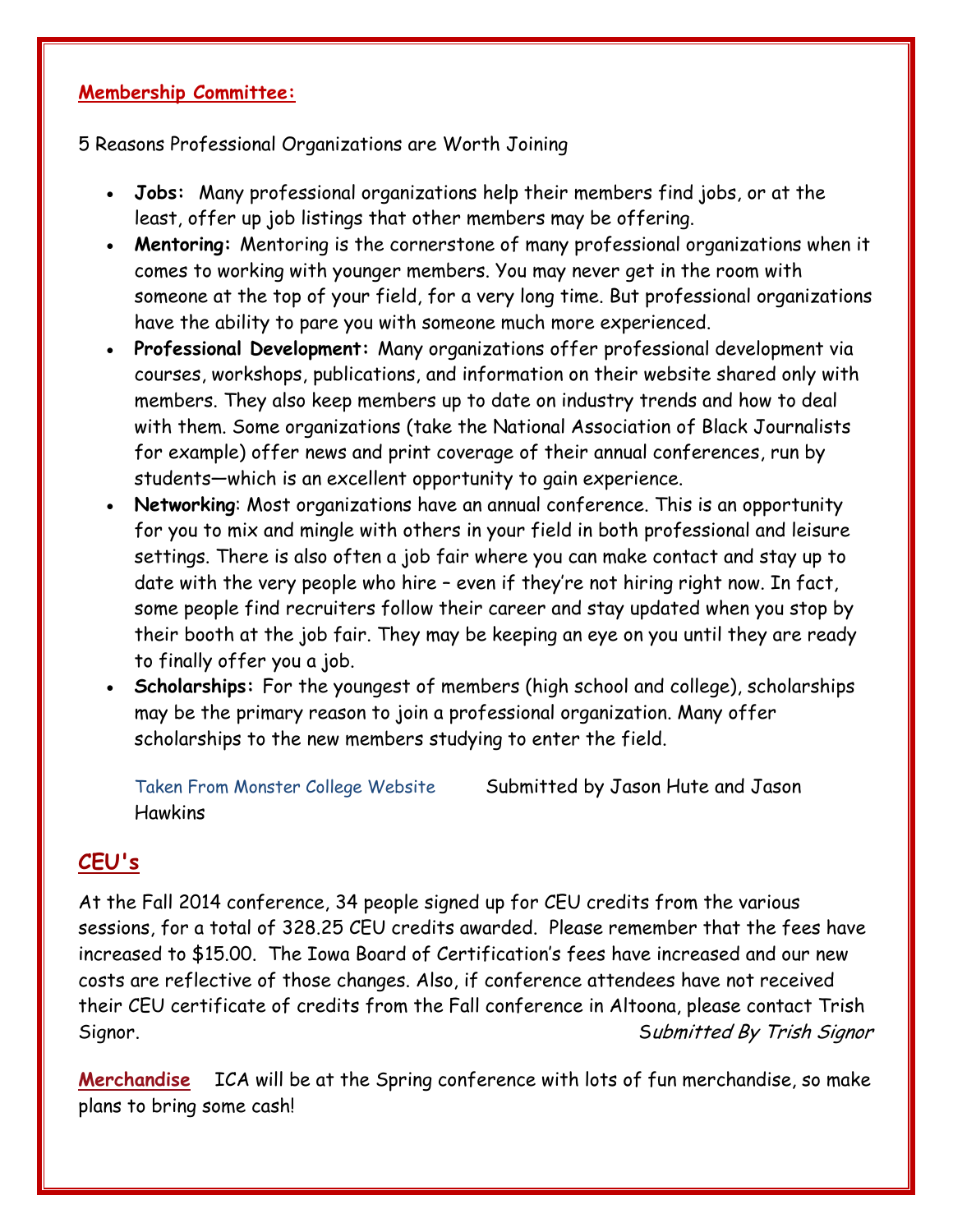# **Treasurer's Report**

September – November, 2014

| Income:                      |             | <b>Expenses:</b>             |             |
|------------------------------|-------------|------------------------------|-------------|
| Awards                       |             | Awards                       |             |
| <b>Board of Directors</b>    | 45.41       | <b>Board of Directors</b>    | 850.00      |
| <b>CEUs</b>                  | 565.00      | <b>CEUs</b>                  | 322.50      |
| <b>Credit Card</b>           |             | <b>Credit Card Fee</b>       | 26.85       |
| Elections                    |             | Elections                    |             |
| <b>Fall Conference</b>       | 550.00      | <b>Fall Conference</b>       | 10,502.38   |
| Legislative                  |             | Legislative                  |             |
| Membership                   | 2,112.58    | Membership                   | 11.55       |
| <b>Multi-Cultural Issues</b> |             | <b>Multi-Cultural Issues</b> |             |
| <b>Nominations</b>           |             | <b>Nominations</b>           |             |
| Publicity                    |             | Publicity                    |             |
| Rapsheet                     |             | Rapsheet                     |             |
| Registration                 | 10,059.13   | Registration                 | 52.25       |
| <b>Spring Conference</b>     |             | <b>Spring Conference</b>     |             |
| Merchandise                  | 345.07      | Merchandise                  | 1,499.59    |
| Training & Workshops         |             | Training & Workshops         |             |
| Vendor                       | 4,710.00    | Vendor                       | 10.50       |
| Website                      |             | Website                      |             |
| Women In                     |             |                              |             |
| <b>Corrections</b>           | 1,952.00    | <b>Women in Corrections</b>  | 1,579.94    |
|                              |             |                              |             |
| <b>Total Income</b>          | \$20,339.19 | <b>Total Expenses</b>        | \$14,855.56 |

| <b>Checking Balance</b>                 | \$7,551.74  |
|-----------------------------------------|-------------|
| <b>Savings Balance</b>                  | \$770.75    |
| <b>Certificate of</b><br><b>Deposit</b> | \$6,349.80  |
| <b>Balance of Accounts</b>              | \$14,672.29 |

Submitted By Jane Jansen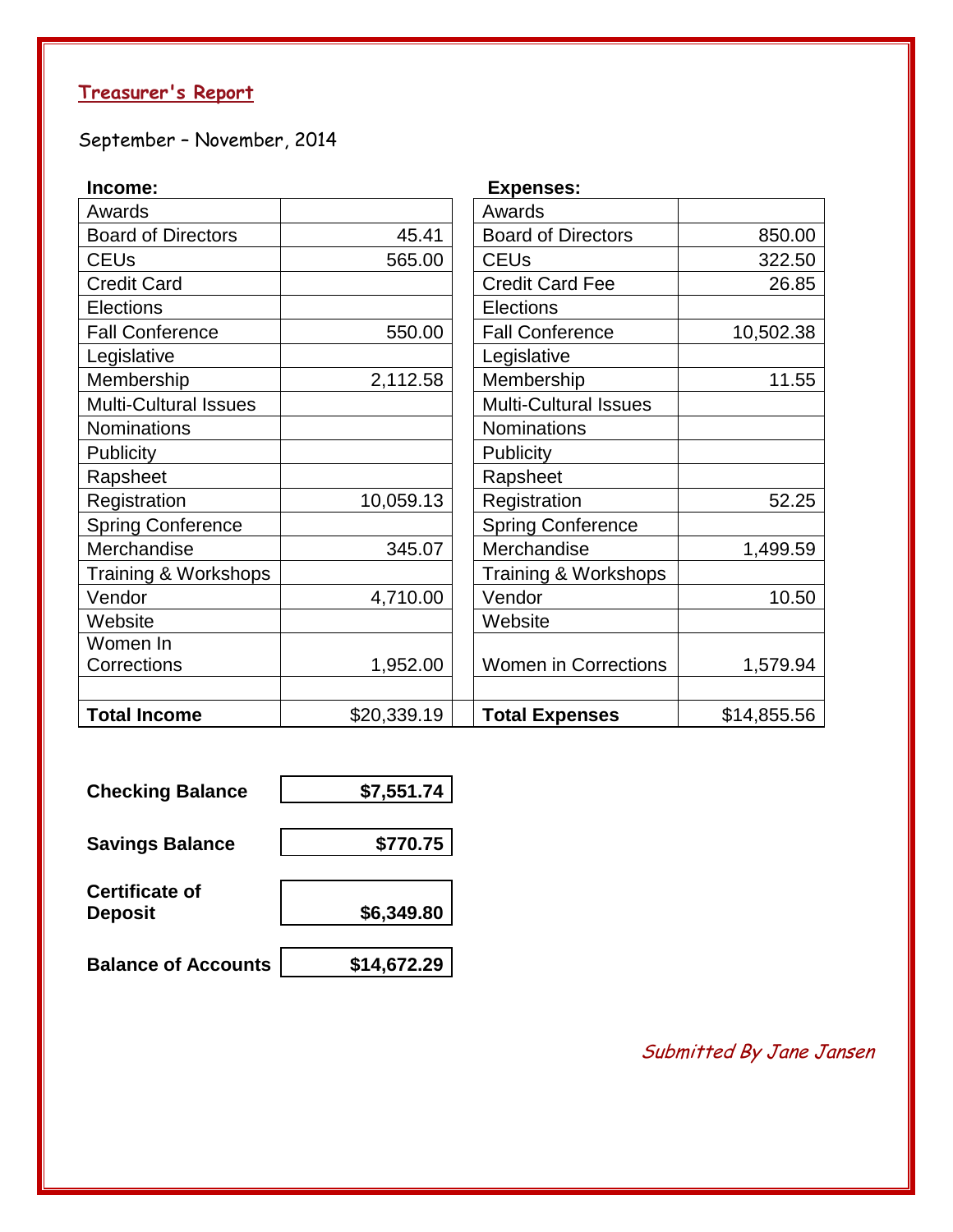#### **Board of Directors**

**President:** Bryan Reicks **President-Elect:** Chad Cangas **Vice-President:** Jen Foltz **Secretary:** Tenette Carlson **Treasurer:** Jane Jansen **At Large Members:** Julie Brandt, Teneil Cangas, Jason Hawkins, Katrina McKibbin, Peggy Maynes, Trish Signor



President 2016



Chad Cangas President-Elect 2016



Jen Foltz Vice President 2016



Jane Jansen Treasurer 2015



Tenette Carlson **Secretary** 2016



Teneil Cangas At Large 2015



Katrina McKibbin At Large 2015



Peggy Maynes At Large 2015



Julie Brandt At Large 2016



Jason Hawkins At Large 2016



Trish Signor At Large 2016

# **Standing Committee Co-Chair**

**Committee Co-Chair Co-Chair Co-Chair Board Liaison** Awards/Memorials Becky Schneider Emma Dedic Chad Cangas CEUs Trish Signor Julie Brandt Teneil Cangas Elections Whitney Mann Lee Ann DeBord Bryan Reicks Legislative **Community** Duane Worthy **Community** Charles and Katrina McKibbin Membership Jason Hute Jason Hawkins Peg Maynes Multi-Cultural Awareness Melissa O'Brien Ken Howard Jen Foltz Nominations Orlando Rodriguez Theresa Lawrence Chad Cangas Publicity Kelly Overton Don Wolter Katrina McKibbin RapSheet Trish Signor Trish Signor Tenette Carlson Registration Tulie Vantiger Hicks Janet Olson Jason Hawkins T-Shirts/Merchandise Theresa Coleman Jen Foltz Training & Workshop Todd Roberts Bryan Reicks Trish Signor Vendors Teneil Cangas Jane Jansen